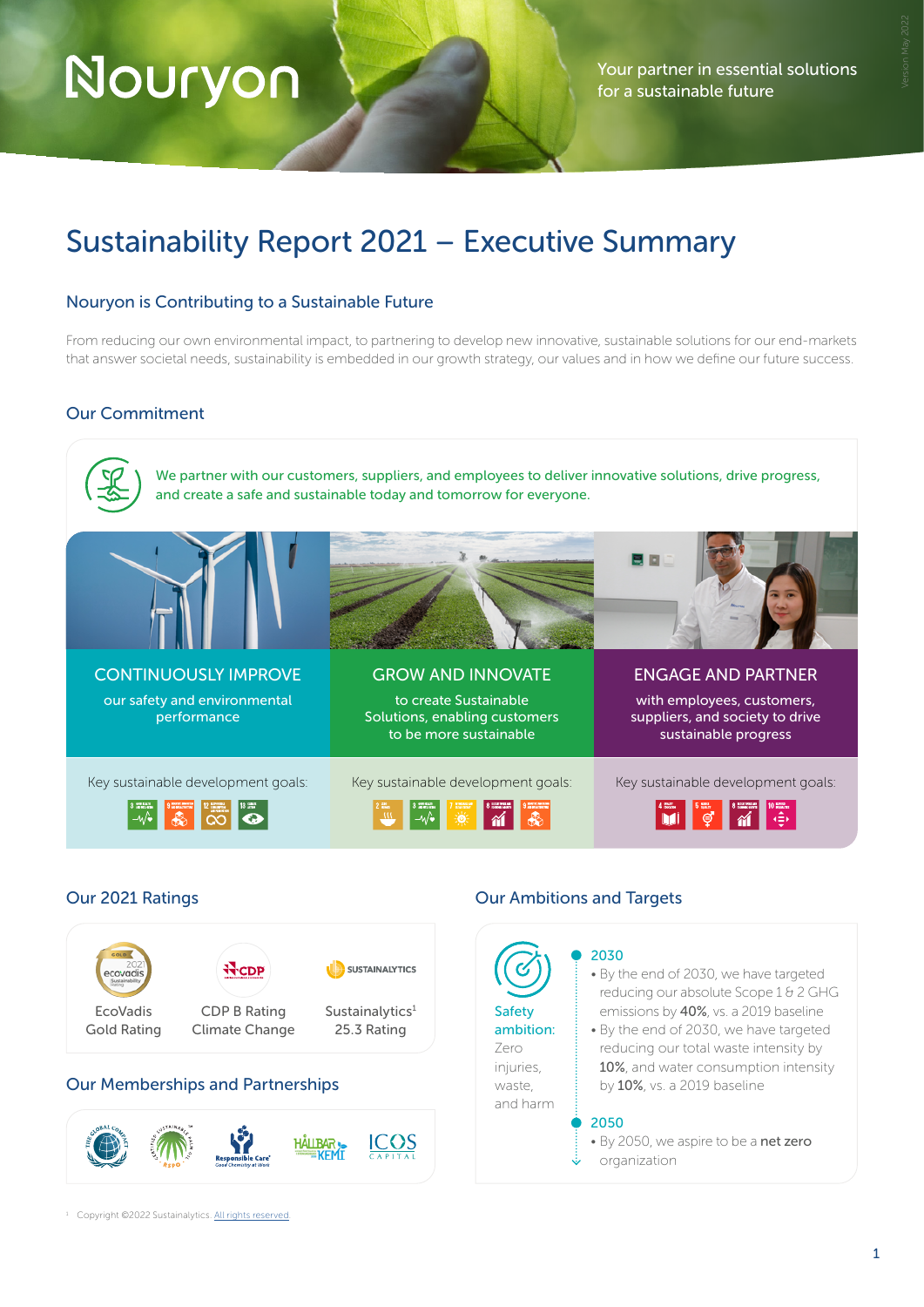# Continuously Improve our Safety and Environmental Performance

Sustainability is at the core of Nouryon's operations. We are focused on continually improving our safety performance and further reducing our environmental footprint for the benefit of our employees, contractors, customers, communities, and the environment.

Top-quartile performer in people safety



78% reduction in



Process Safety Events2

Innovation and Application Centers

Solutions<sup>3</sup>

38% of Revenues from Eco-Premium

Megatrends drive Growth for our Sustainable Solutions

36% gender and ethnic diversity

Eco-efficiency tracking in place at 100% of manufacturing sites

# ~22% of organic raw materials are biobased

~59% of total energy is low carbon based



11 strategically located in 2021

~83% of electricity is low carbon based

# Grow and Innovate to Create Sustainable Solutions, Enabling Customers to be More Sustainable

As a leading global provider of sustainable solutions, we are dedicated to helping our customers achieve their sustainability goals and to growing our attractive endmarkets. These are areas in which we have a privileged position, and we pursue them by investing resources.

# Engage and Partner with Employees, Customers, Suppliers, and Society to Drive Sustainable Progress

Nouryon actively engages and partners with our employees, customers, suppliers, and society to drive progress. We empower our people to successfully deliver on our Company purpose and strategy through our Values: 'We aim high', 'We own it', and 'We do it right'. These form the backbone of our performance-driven culture.

# $\Box$

represented on our Board of Directors4

24% of mid-level managers and above are female in 20215



Established Global I&D Network<sup>6</sup>



96% of suppliers were assessed for CSR risk using the EcoVadis Risk IQ tool7

Retention rate of more than 98% over the past five years for our top 250 customers

71% of our R&D pipeline is focused on solutions with sustainable benefits

Established Global Mentoring Program



Four Business



Resource Groups<sup>8</sup>

# Compliance and Ethics

Our global footprint exposes us to increasingly stringent laws and regulations on a broad range of subjects, such as: safe use of hazardous substances; operational impacts; historical soil and groundwater contamination; product liability; human rights concerns; economic sanctions; antitrust laws; and anti-corruption laws.



Code of Conduct and Business Partner Code of Conduct

SpeakUp! and Non-Retaliation Policy

Anti-Corruption Policy



100% of employees completed mandatory Compliance trainings



Conflict minerals risk assessment



Modern slavery and forced labor risk assessment

2 PSE1+PSE2, compared to 2018.

- Our Eco-Premium Solutions are products that offer significant sustainability benefits over mainstream alternatives in the market while providing the same or better functionality.
- With 50 representatives from 35 Nouryon locations, to localize and activate I&D initiatives. In terms of all external spend (product, non-product, energy, logistics, etc.) The Risk IQ tool considers industry segment risk, country risk and EcoVadis scores from the complete EcoVadis database. Based on 2020 spend.
- 8 Nouryon Women's Network, Pride, Veterans, and Boost.
- 
- Board Members who are female and/or of a US racial/ethnic minority.
- 5 Mid-level managers are defined as the management paygrade below the first senior executive level. Source data, December 2021.

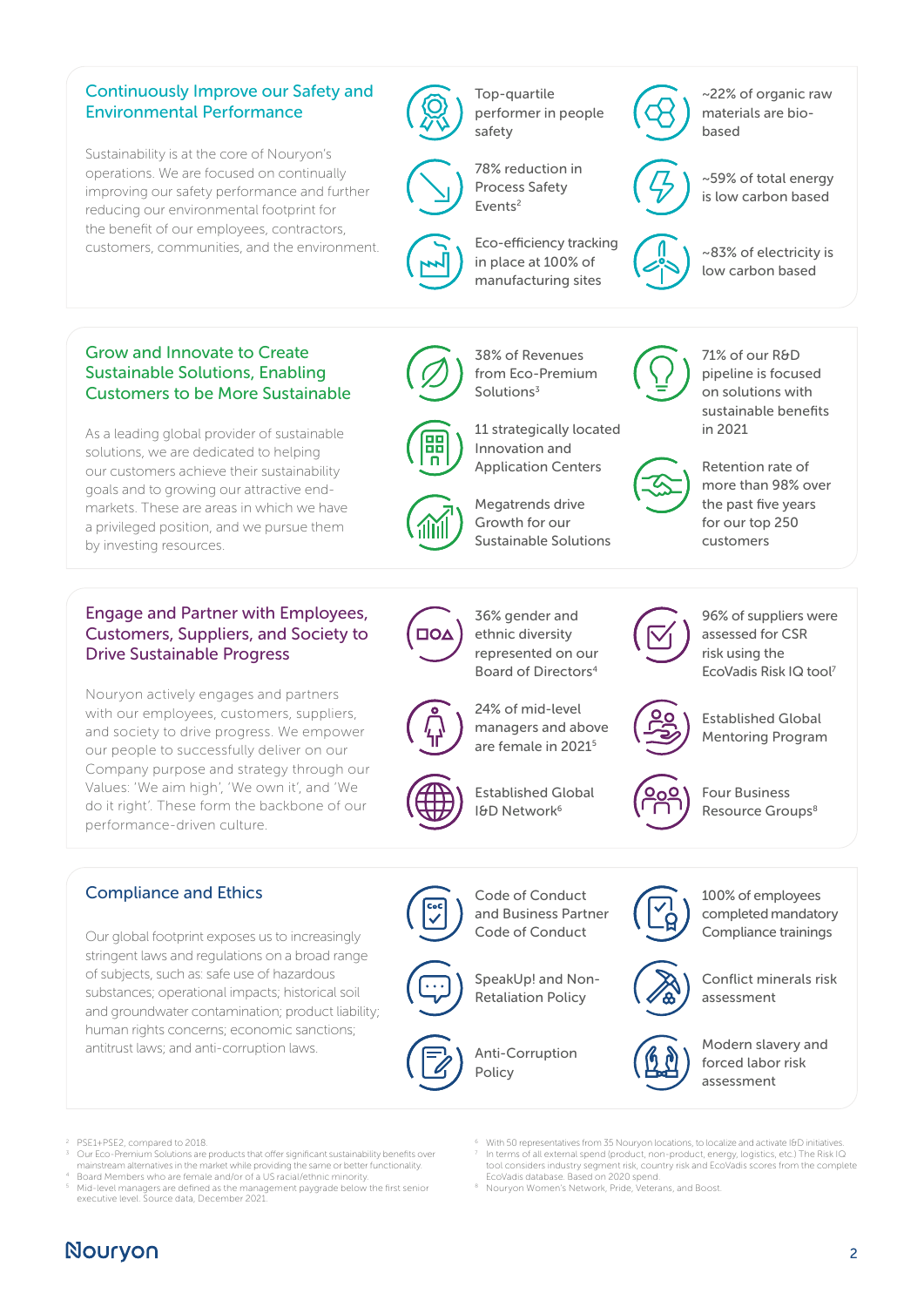### **Environment**®

|                                                             | Unit                                         | 2009                     | 2018          | 2019    | 2020    | 2021    | % Change<br>2009-2021 |
|-------------------------------------------------------------|----------------------------------------------|--------------------------|---------------|---------|---------|---------|-----------------------|
| Company Carbon Footprint: Cradle-to-Gate                    |                                              |                          |               |         |         |         |                       |
| Direct emissions (Scope 1)                                  | kton CO <sub>2</sub> eq                      | 526                      | 533           | 523     | 537     | 550     | 4%                    |
| Direct emissions (Scope 1) intensity                        | Ton CO <sub>2</sub> eq/ton of<br>production  | 200                      | 149           | 151     | 161     | 159     | $-21%$                |
| Indirect emissions (Scope 2) <sup>10</sup>                  | kton CO <sub>2</sub> eq                      | 668                      | 796           | 894     | 825     | 885     | 32%                   |
| Indirect emissions (Scope 2) intensity                      | Ton CO <sub>2-eq</sub> /ton of<br>production | 254                      | 222           | 259     | 248     | 256     | $1\%$                 |
| Combined Direct and Indirect emissions (Scope 1 and 2)      | kton CO <sub>2</sub> eq                      | 1,194                    | 1,329         | 1,417   | 1,362   | 1,434   | 20%                   |
| Scope 3 upstream emissions for Raw Materials <sup>11</sup>  | kton CO <sub>2-eq</sub>                      | n/a                      | n/a           | 2,163   | 2,246   | 2,291   |                       |
| Estimated Scope 3 Total                                     | kton CO <sub>2-</sub> eq                     |                          |               |         | 4,541   |         |                       |
| Total emissions (Scopes 1, 2, and 3 estimated)              | kton CO <sub>2-</sub> eq                     |                          |               |         | 5,903   |         |                       |
| Direct emissions, covered by emissions-limiting regulations | % of direct emissions                        |                          | 26%           | 25%     | 28%     | 29%     |                       |
| <b>Product Related Carbon Footprint</b>                     |                                              |                          |               |         |         |         |                       |
| Direct emissions                                            | kton CO <sub>2-</sub> eq                     | 526                      | 531           | 516     | 530     | 544     | 3.3%                  |
| Indirect emissions                                          | kton CO <sub>2</sub> eq                      | 668                      | 796           | 894     | 825     | 885     | 32%                   |
| Average carbon footprint per ton of product                 | kg CO <sub>2</sub> eq/ton                    | 454                      | 370           | 408     | 407     | 413     | $-9%$                 |
| Energy Management <sup>12</sup>                             |                                              |                          |               |         |         |         |                       |
| Total energy consumption                                    | mln GJ                                       | 23.0                     | 29.1          | 29.8    | 30.2    | 32.1    | 40%                   |
| Energy intensity                                            | GJ/ton of production                         | 8.74                     | 8.12          | 8.62    | 9.06    | 9.29    | 6%                    |
| Percentage renewable energy <sup>13</sup>                   | $\%$                                         |                          | 51%           | 46%     | 52%     | 51%     |                       |
| Percentage low carbon and renewable energy <sup>14</sup>    | $\%$                                         |                          | 63%           | 59%     | 59%     | 59%     |                       |
| Percentage energy from grid electricity                     | $\%$                                         |                          | 70%           | 62%     | 61%     | 60%     |                       |
| Total self-generated electricity                            | mln GJ                                       | $\overline{\phantom{a}}$ | $\frac{1}{2}$ |         | $\sim$  |         |                       |
| <b>Air Quality</b>                                          |                                              |                          |               |         |         |         |                       |
| NO <sub>x</sub> absolute emissions                          | Ton                                          | 889                      | 497           | 465     | 463     | 492     | $-45%$                |
| NOx emission intensity                                      | Kg/ton of production                         | 0.34                     | 0.14          | 0.13    | 0.14    | 0.14    | $-58%$                |
| SOx absolute emissions                                      | Ton                                          | 5,286                    | 3,264         | 3,413   | 2,995   | 3,111   | $-41%$                |
| SOx emission intensity                                      | Kg/ton of production                         | 2.01                     | 0.91          | 0.99    | 0.90    | 0.90    | $-55%$                |
| VOC absolute emissions <sup>15</sup>                        | Ton                                          | 717                      | 789           | 669     | 1,172   | 1,938   | 170%                  |
| VOC emission intensity                                      | Kg/ton of production                         | 0.27                     | 0.22          | 0.19    | 0.35    | 0.56    | 106%                  |
| Hazardous Air Polutants                                     | Ton                                          |                          |               |         |         | 374     |                       |
| Hazardous Air Polutants intensity                           | Kg/ton of production                         |                          |               |         |         | 0.11    |                       |
| Emission to Water – Chemical Oxygen Demand (COD) $^{16}$    |                                              |                          |               |         |         |         |                       |
| COD absolute emissions to surface water                     | Ton                                          | 968                      | 1,134         | 845     | 768     | 896     | $-7%$                 |
| COD emission intensity to surface water                     | Kg/ton of production                         | 0.37                     | 0.32          | 0.24    | 0.23    | 0.26    | $-30%$                |
| COD absolute emissions to external waste water treatment    | Ton                                          |                          |               | 15,245  | 16,503  | 17,905  |                       |
| COD emission intensity to external waste water treatment    | Kg/ton of production                         |                          |               | 4.41    | 4.96    | 5.18    |                       |
| <b>Water Management</b>                                     |                                              |                          |               |         |         |         |                       |
| Total fresh water intake                                    | $1,000 \text{ m}^3$                          | 162,148                  | 142,953       | 134,721 | 147,123 | 161,436 | $-0.4%$               |
| Per ton of production                                       | $m^3$ /ton                                   | 61.7                     | 39.9          | 39.0    | 44.2    | 46.7    | $-24%$                |
| Percentage in regions with high water stress                | $\%$                                         | 0.3%                     | 1.8%          | 2.3%    | 2.0%    | 1.6%    |                       |
| Fresh Water Consumption <sup>17</sup>                       |                                              |                          |               |         |         |         |                       |
| Total                                                       | $1,000 \text{ m}^3$                          | 11,078                   | 11,839        | 11,350  | 10,621  | 10,037  | $-9.4%$               |
| Per ton of production                                       | m <sup>3</sup> /ton                          | 4.2                      | 3.3           | 3.3     | 3.2     | 2.9     | $-31%$                |
| Percentage in regions with high water stress                | $\%$                                         | 3%                       | 17%           | 17%     | 18%     | 16%     |                       |
| <b>Waste Management</b>                                     |                                              |                          |               |         |         |         |                       |
| Total waste                                                 | Ton                                          | 47,746                   | 51,365        | 52,659  | 50,872  | 53,068  | 11.1%                 |
| Per ton of production                                       | Kg/ton of production                         | 18.2                     | 14.3          | 15.2    | 15.3    | 15.4    | $-15%$                |
| Hazardous waste                                             | Ton                                          | 14,440                   | 16,802        | 16,546  | 17,543  | 20,874  | 45%                   |
| Hazardous waste to landfill                                 | Ton                                          | 1,615                    | 312           | 417     | 465     | 268     | -83%                  |
| Hazardous waste reused                                      | $\%$                                         | 39%                      | 20%           | 25%     | 39%     | 36%     |                       |

9 For all figures, minor corrections to historical data may be made to improve accuracy or

based on methodology updates. 10 All Scope 2 emissions are calculated using the market-based method.

<sup>11</sup> In 2019, we updated our methodology for calculating Scope 3 upstream emissions. In prior years, we estimated emissions from raw materials based on the bill of materials<br>for products. In 2019, 2020, and 2021 we use actual raw material data. Raw materials

exclude intra-company transfers, trading, tolling, and utilities.<br><sup>12</sup> Energy consumption is expressed in mln GJ which is the sum of the actual consumed by the sites. For 2018, 2019, 2020, and 2021 the consumption was extracted from our reporting system Enablon. The energy consumption for 2009 was derived from the consumption

expressed in Fuel Equivalents that year by appliying a factor expressing the relation between direct consumption in GJ and Fuel Equivalents for 2018, 2019, 2020, and 2021.<br><sup>13</sup> Including renewable grid electricity.<br><sup>14</sup> Renewable energy data includes renewable fuel consumed, produced and purchased

and is based on utility or supplier data, or other green power products. This does not consider certifications for biomass and hydro power, which are not tracked currently.

<sup>15</sup> The increase in the 2020 volatile organic components (VOC) emissions compared to 2010 is due to the acquisition of the CMC Äänekoski site.

 $^{16}$  Until 2018, only COD discharge to surface water was measured.<br>17 Total freshwater consumption (excluding once through cooling water intake) [1,000m<sup>3</sup>]

# Nouryon